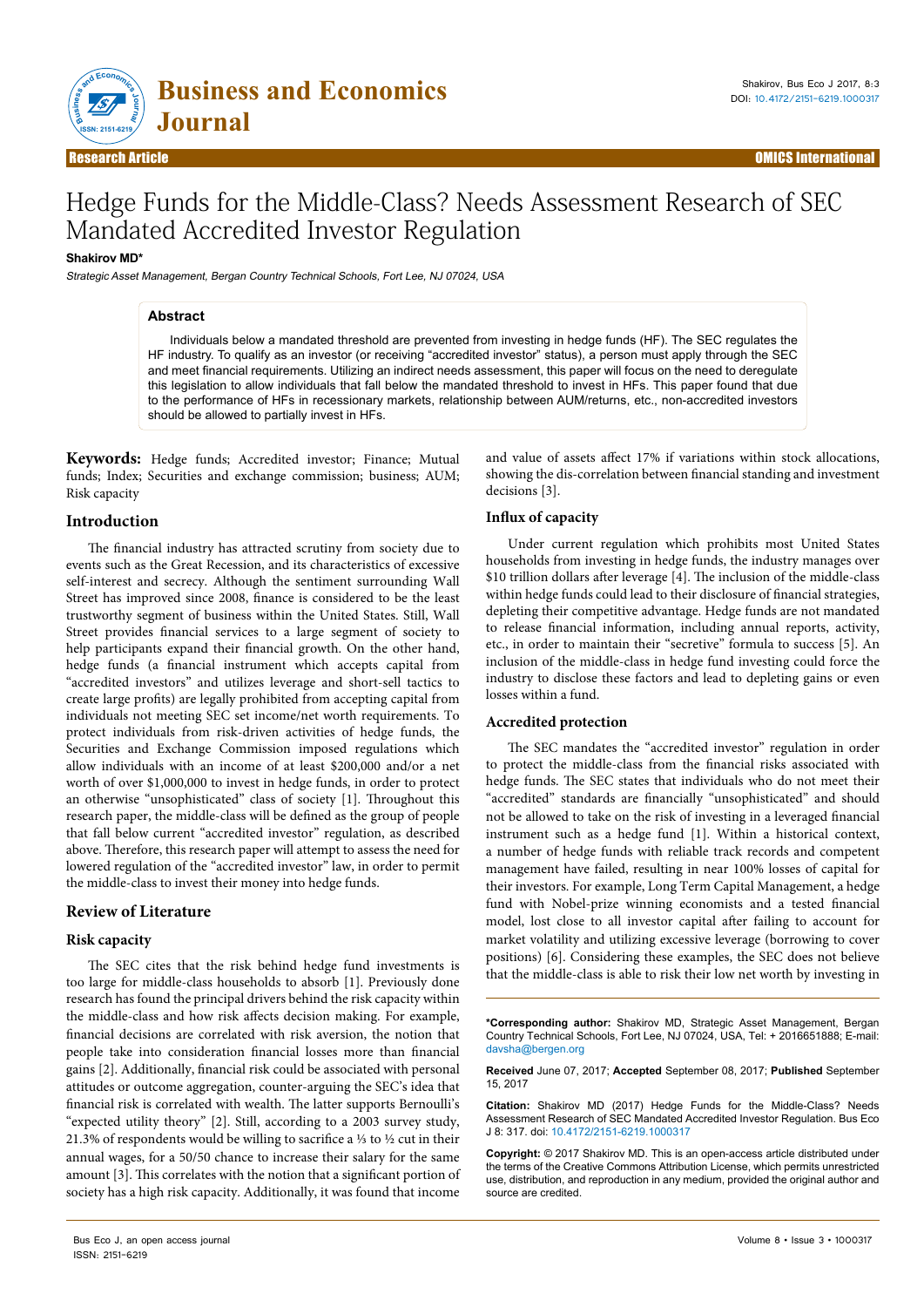a hedge fund that could outperform the market one year, and lose all capital the next.

### **Financial alternatives**

Although hedge funds appear to be a risk instrument, the middleclass is not left with a large number of high-yielding alternatives. Mutual funds, accessible to a larger array of investors, attempt to mimic hedge funds without utilizing leverage or short-selling (predicting that the price of a security would go down) the market. Still, these hedged mutual funds do not offer the same performance or niche as regular hedge funds [7]. Additionally, the inability of mutual funds to short the stock market results in a significant fall in value during times of recession [8]. Although hedged mutual funds are similar to hedge funds, these financial instruments are susceptible to lower performance and a less niche trading strategy. Therefore, a middle-class individual who believes that a hypothetical hedge fund "ABC" has a viable strategy, competent manager, and large returns, is unable to invest, forcing him/ her to transition to less financially prosperous mutual funds due to current regulation.

## **Regulation flexibility**

A number of businesses have succeeded with the assistance of flexible financial and economic regulation. A case study of bKash, a mobile banking service introduced in Bangladesh, elicits the notion that under a flexible yet rational government, new ideas are able to succeed. Via a partnership with the Bangladeshi government, the creators of bKash were able to implement their idea, resulting in a fast-paced adoption of their banking platform and a creation of an accessible financial tool within an otherwise impoverished and developing community [9]. In the United States, the SEC regulations that currently restrict a large number of households from investing in hedge funds result in a potentially inflexible regulatory framework that limits the financial choices of a developed nation. On the other hand, this strict regulation could protect the middle-class from financial decay if excessive risk is taken. A large number of executives within the government, including chairmen/women of the Federal Reserve, SEC employees, etc. have been participants within the private sector (and vice versa), increasing the leverage that Wall Street has over imposed regulations [10].

Under current Securities and Exchange Commission regulation, a minority of individuals could invest in higher risk (and inherently higher return) hedge funds. Through a needs assessment research, this paper will address the gap of whether the middle-class (currently "unaccredited") should have the ability to invest into hedge funds and accept the higher risk. An analysis of whether households have enough investment alternatives, such as mutual funds, and whether they are as financially prosperous as hedge funds will be included. Additionally, the need for more capital from the middle-class will be analysed from the perspective of hedge funds, and the flexibility of current SEC regulation will be addressed. The paper will conclude with a determination of whether the regulation should be kept in place, and if not, possible solutions will be identified.

# **Methods**

An indirect needs assessment methodology was employed within the research in order to effectively address the question/topic of hedge fund regulation in relation to the middle-class. Specifically, a needs assessment's purpose is to make "decisions about program or organizational improvement and allocation of resources [...] based on identified needs" [11]. Within this paper, an existing data approach

will be utilized, which consists of using data already available from databases, sources, etc. An existing data approach uses secondary data in order to determine a need, and unlike most needs assessment approaches does not include primary data (including interviews, surveys, etc.).

In order to properly conduct a needs assessment, it is necessary to define the need within the context of the research. A need is seen as "the discrepancy or gap between "what is," or the present state of affairs, [...] and "what should be," or a desired state of affairs". This paper will evaluate whether based on the present situation (including variables such as investment alternatives, risk capacity, etc.), deregulation of the SEC law should occur in order to improve the present situation.

The indirect needs assessment will attempt to answer the main question: "Should the Securities and Exchange Commission lower its regulation on "accredited investors" in order to permit the investment of personal savings into hedge funds by households that do not meet the income requirements under current legislation?". Less complicated questions that will not be directly answered, but will be included within the paper and involved in the thought process include: "What are the financial investment needs of the middle-class?", "Could the investment techniques of hedge funds adapt to the risk capacity of the middle-class?", "What is the risk capacity of the middle-class?", and "What are the financial investment alternatives currently available to the middle-class?". These questions will be addressed in order to determine if a need is present, and if it is, possible solutions for future implementation.

An indirect needs assessment methodology encompasses multiple levels of need in order to thoroughly analyse a community's need. The levels include a Level I needs assessment, which encompasses the recipients of the assessed service, and a Level II needs assessment, which encompasses the service providers that deliver the services needed to fulfil the need for the recipients mentioned in Level I [12]. Within the context of my research, the Level I needs assessment would incorporate the middle-class, which is the recipient of the ability to invest in a hedge fund. The provider of the need for the middle-class would be hedge funds, which clearly deliver the investment services that are mentioned within this paper. Although a needs assessment is split into multiple levels, the Level I takes precedence over the rest of the groups, since they are the priority of the research [12]. Still, a need cannot be addressed if the providers of the service (Level II) are not encompassed within the research.

# **Alternative research methods**

Before deciding to utilize an indirect needs assessment with an existing data approach, I considered other methods of conducting research. For example, I evaluated whether action research was suitable for this research paper. Eventually, I arrived at the conclusion that this methodology was not feasible. For example, action research requires that the solutions be implemented in the real world and the effectiveness of the solutions should be measured in order to gauge reliability and accuracy of the research ("Action Research Definition", 2015). This was not feasible since it is virtually impossible to implement a changed law without changing the law itself. It is equally impossible for me to change a federally-mandated financial regulation created by the Securities and Exchange Commission in the time frame provided. Therefore, I looked for a research method that encompassed the evaluative properties of action research without implementation, and arrived at the needs assessment methodology.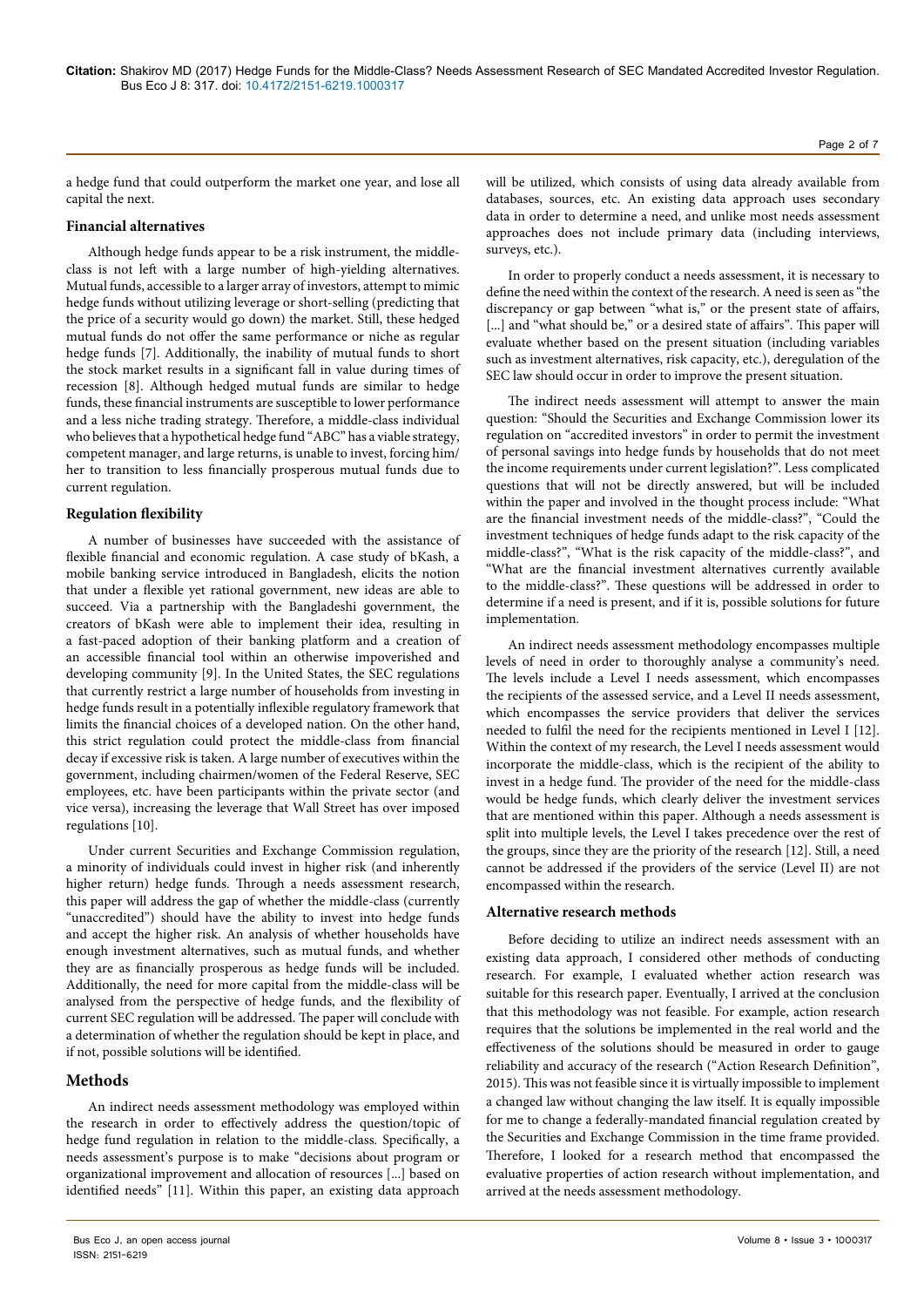The needs assessment methodology suited my research topic for a number of reasons, including feasibility and flexibility of research. For example, a needs assessment researcher chooses from a number of different approaches including an existing data, key informant, community forum, or attitude survey approach. Additionally, flexibility was provided in what kind of sources (primary or secondary) could be utilized within the research. Also, I was able to find comprehensive guides that described how a needs assessment is conducted via multiple levels, and how a need is measured quantitatively and qualitatively.

### **Alternative needs assessment approaches**

As stated above, other needs assessment approaches were considered, while an existing data approach was chosen. The attitude survey approach was not chosen since it was not feasible to send out surveys about financial information to a large group of people that accurately represent the American middle-class. A key informant approach would not suffice since a small group of key informants would not serve as a proper representation of the American "middleclass". Other approaches, including a community forum and a focus group interview would encounter the same problems and yield unreliable data. The existing data approach allows the researcher to utilize secondary studies/data to arrive at a need (or lack thereof). This approach does not encounter the same sample size issues and gives me more resources and greater flexibility.

#### **Data**

Throughout the research paper, qualitative and quantitative data will be utilized to fulfil the requirements of the existing data approach needs assessment. Quantitative data includes the risk capacity of the middle-class (according to previously done studies), the performance of hedge fund alternatives, the growth of these financial alternatives over time, and how the size of a hedge fund affects its performance. Qualitative data includes the risk capacity of the middle-class (according to theories stemmed from behavioural economics), and how hedge funds have been historically affected by large sums under management. All data will be gathered from secondary sources, as per the existing data approach.

Sources for this research paper were gathered from databases such as JSTOR, Google Scholar, and other financial databases/publications.

### **Findings and Analysis**

The analysis and observations section of this paper will be split into two parts, corresponding to the chosen methodology. The first part will analyse the needs of the middle-class in terms of hedge funds (Level I Needs Assessment), while the second part of the section will analyse the needs of hedge funds, in relation to the middle-class (Level II Needs Assessment). Both parts will be split into subsections, in order to analyse a number of factors pertaining to both Levels (e.g. risk capacity, hedge fund size, investment alternatives, etc.).

### **Level I need assessment**

**Investment alternatives:** Individuals of a developed society face a number of financial freedoms and constraints. With little regulation present, most individuals are able to invest in stocks, bonds, real estate, and other financial instruments that rationally require deep knowledge and financial expertise. Therefore, many seek financial assistance from funds that actively manage their clients' money. For example, current middle-class individuals could allocate their capital to mutual funds (which are managed by a group of financial experts),

which pool investor money (with variable minimum investment requirements usually between \$1,000 and \$5,000) and invest in stocks and bonds without the use of leverage or short selling [7]. In contrast to hedge funds, mutual funds are strictly regulated by the Securities and Exchange Commission to follow these rules, in order to mitigate risk for investors. Additionally, mutual funds have a larger number of individual investors and are relatively liquid [13]. Hedge funds are not heavily regulated and have relatively "more flexible investment strategies" [1]. They are limited to 499 individual investors, could employ riskier investment strategies, charge higher fees, and have limited liquidity [13].

The table below summarizes the main investment alternatives available to the middle-class, in addition to hedge funds. The annualized returns and other summarized information are provided in the chart below the table. It is important to note the fee structure of each investment alternative, since these fees are taken out of profits, typically as compensation for the fund managers.

To measure the performance of hedge funds, the Credit Suisse Hedge Fund Index was chosen. This index is administered by Credit Suisse, an international investment bank, and reflects the performance of a sampled group of 9,000 international hedge funds [14]. Each fund chosen has AUM of over \$50 million, a minimum one year track record, and audited financial statements [14].

To measure the performance of a typical mutual fund, a Flexible Capital Fund was chosen. The fund is administered by Marsico Funds, a financial services corporation, and shifts from stocks to bonds based on macroeconomic conditions and financial opportunity (Flexible Capital Fund, n.d.). The fund employs riskier investment methods, at times, by investing in undervalued securities and high yield bonds (Flexible Capital Fund, n.d.) [15]. This fund was chosen since these characteristics attempt to reflect high-risk investment philosophies of hedge funds.

The S&P 500 was chosen as a benchmark index to reflect the passive, or non-managed, returns of the American stock market. To invest in the S&P 500, there is a large number of ETFs (electronically traded funds) available as an option for investors. These ETFs directly model the behaviour of the S&P 500. For this research, a Vanguard S&P 500 ETF is used as an example index investment vehicle. The main purpose of actively managed hedge/mutual funds is to beat their benchmark index, which is typically the S&P 500, hence its use as an alternative within this comparison [16] (Table 1).

The performance of these alternatives must also be considered in variable market conditions. Therefore, the charts and table below exemplify the behaviour of these alternatives in the 2008 Great Recession, and the subsequent upward trending market compared to their benchmark index: the S&P 500. The table below also summarizes the total return of these alternatives from October 2007 to April 2017, after both market conditions were encountered (Figures 1-4) (Table 2).

According to the data, hedge funds provided more consistent, less volatile returns during both recessionary and expansionary periods. For example, while the benchmark S&P index lost over half of its value during the 16 month recessionary downturn, hedge funds were able to effectively "hedge" themselves by beating the index by 32.8%. This lack of volatility was also exhibited during the expansionary period, when hedge funds were able to provide returns that were lower, but more stable than the index. The flexible mutual fund, on the other hand, provided less than 1% of protection compared to the S&P index, while exhibiting returns in-between a hedge and index fund. Still, it should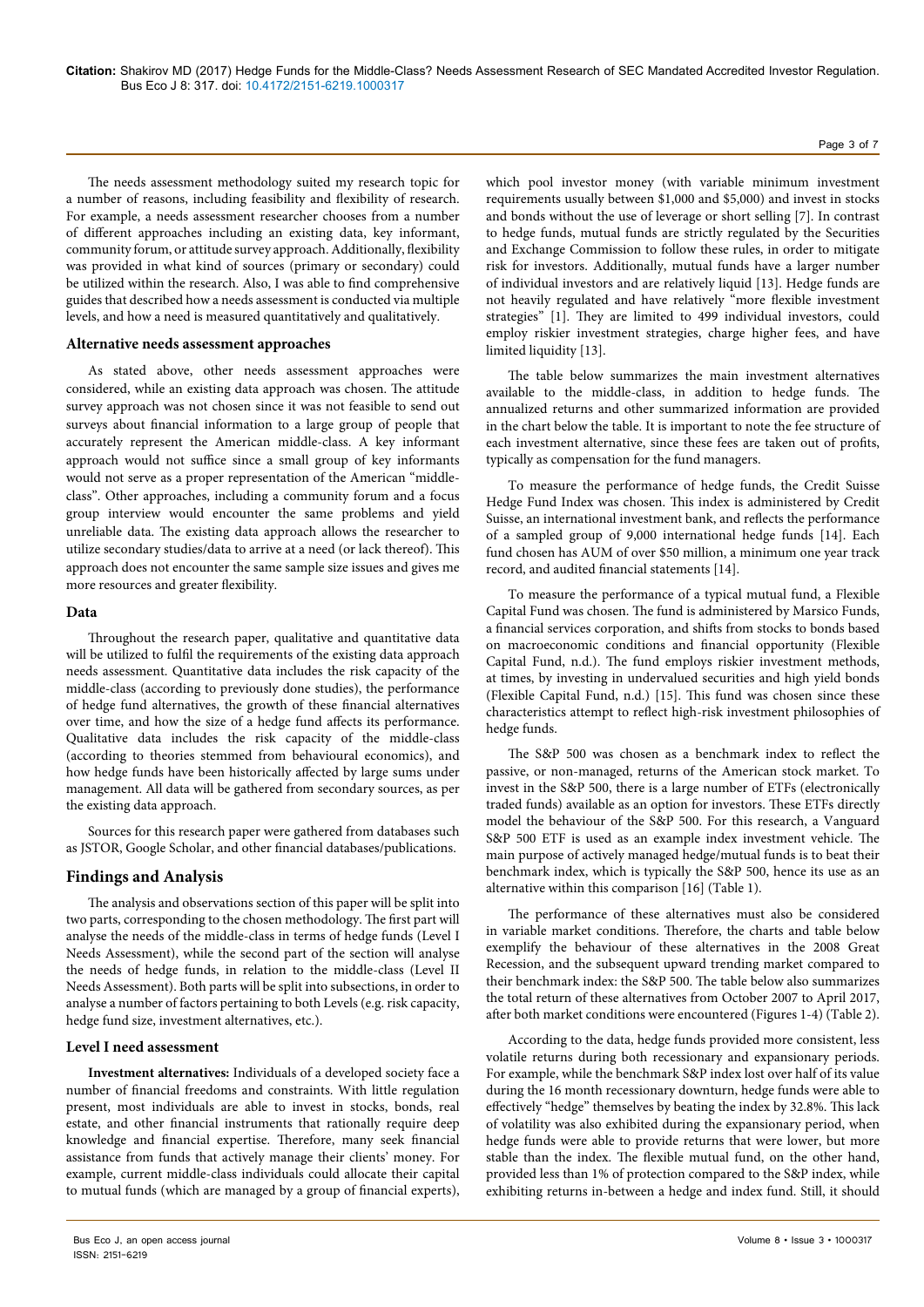#### **Citation:** Shakirov MD (2017) Hedge Funds for the Middle-Class? Needs Assessment Research of SEC Mandated Accredited Investor Regulation. Bus Eco J 8: 317. doi: 10.4172/2151-6219.1000317

| э<br>۰ρ<br>г |  |  |  |
|--------------|--|--|--|
|--------------|--|--|--|

| Name of Financial Alternative                                                    | <b>Description/Characteristics</b>                                                                                                                                                                                                                                                                                                                                                                                                                        | <b>Regulatory/Financial Requirements</b><br>to Participate<br>• Accredited by the SEC<br>○ \$200,000+ income, or<br>$\circ$ \$1,000,000+ net worth,<br>excluding personal<br>residence<br>o (Securities and Exchange Commission) [1] |  |
|----------------------------------------------------------------------------------|-----------------------------------------------------------------------------------------------------------------------------------------------------------------------------------------------------------------------------------------------------------------------------------------------------------------------------------------------------------------------------------------------------------------------------------------------------------|--------------------------------------------------------------------------------------------------------------------------------------------------------------------------------------------------------------------------------------|--|
| Hedge Fund<br>(modeled after the<br><b>Credit Suisse</b><br>Hedge Fund<br>Index) | Actively managed<br>· Utilizes leverage (borrowed<br>money) to scale financial<br>positions and increase exposure<br>• Use of shorting tactics to<br>protect returns during recessionary periods<br>• Fee Structure (typical)<br>o 2% of total assets<br>o 20% of total profits<br>o The fee structure<br>fluctuates based on the<br>track record of a fund.<br>with higher performing<br>hedge funds charging<br>higher fees<br>$\bullet$ (Mallaby) [16] |                                                                                                                                                                                                                                      |  |
| Mutual Fund<br>(modeled after the<br>Marsico Flexible<br>Capital Fund)           | Actively managed<br>• Long-term growth of capital<br>• Unable to short securities in<br>recessionary periods<br>• Unable to use leverage<br>• Shifts from stocks to bonds<br>based on macroeconomic and<br>financial conditions<br>• Fee Structure<br>o 1.37% of total assets per<br>year<br>• (Flexible Capital Fund, n.d.) [15]                                                                                                                         | • Does not require accredited<br>status<br>• Minimum investment of<br>\$2,500<br>• (Flexible Capital Fund, n.d.) [15]                                                                                                                |  |
| <b>S&amp;P 500</b><br>(Benchmark<br>Index)                                       | • Benchmark index of the 500<br>largest publicly traded<br>corporations in the United<br>States.<br>• Could be invested in utilizing<br>index ETFs<br>• Fee Structure<br>o 0.05% of total assets per<br>year<br>• (Vanguard S&P 500 ETF<br>(VOO), n.d.)                                                                                                                                                                                                   | • Does not require accredited<br>status<br>• Minimum investment of<br>\$200-300<br>• (Vanguard S&P 500<br>ETF(VOO), n.d.)                                                                                                            |  |

#### **Table 1:** Investment alternatives comparison.



be noted that the flexible mutual fund was able to outperform the index by over 50% from February 2009 to January 2014, while subsequently losing this large advantage in the next 40 months.

accredited investor regulation [1]. The data presented above contradicts this notion and proves that, overall, hedge funds would provide a large amount of protection in times of economic downturn during the business cycle, while continuing to provide more stable, yet smaller, returns during market expansion.

The SEC cites high volatility and risk when mandating the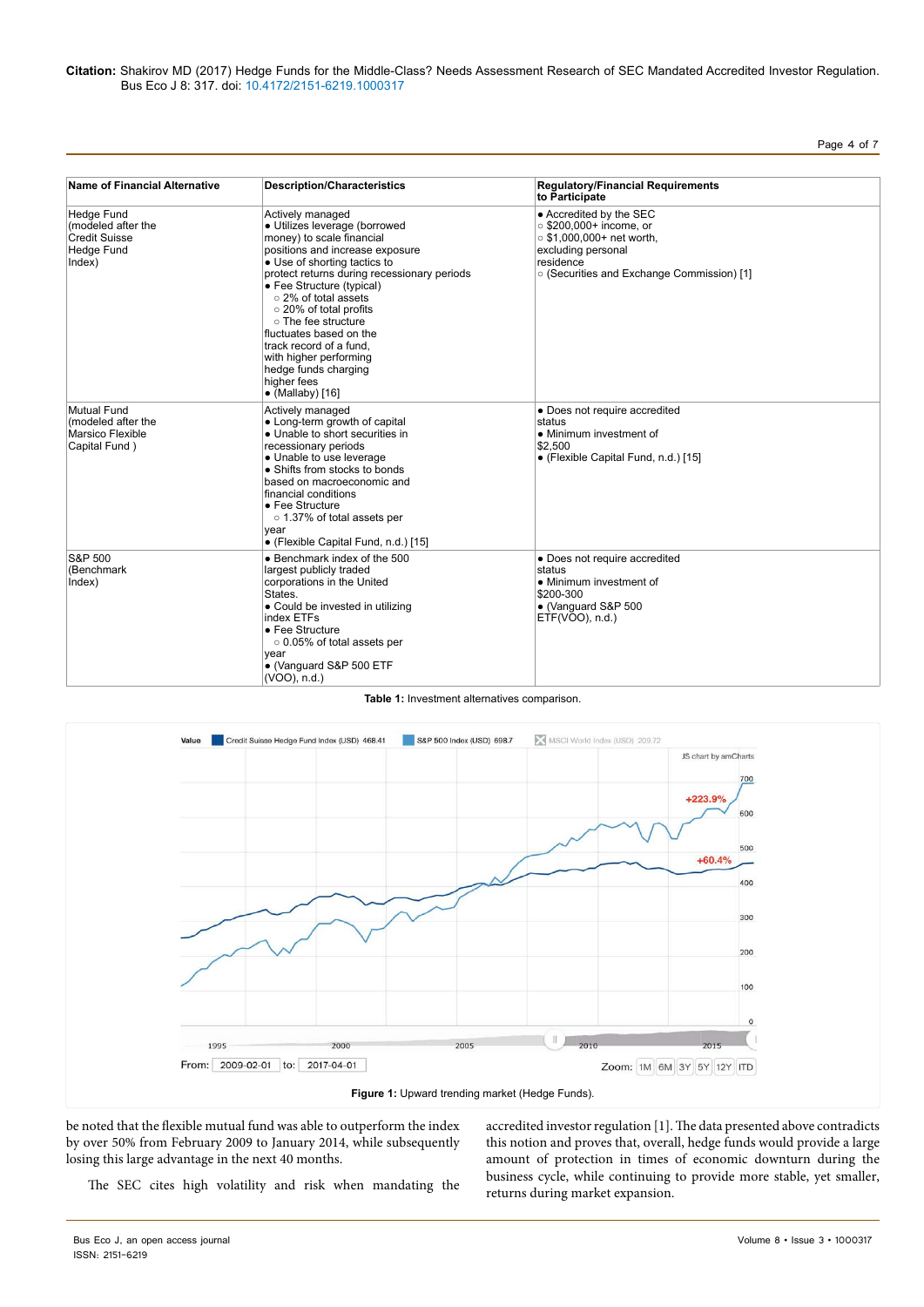### **Citation:** Shakirov MD (2017) Hedge Funds for the Middle-Class? Needs Assessment Research of SEC Mandated Accredited Investor Regulation. Bus Eco J 8: 317. doi: 10.4172/2151-6219.1000317

## Page 5 of 7







**Risk capacity:** This paper will examine the risk capacity of a middleclass individual, utilizing two major studies: one that is a quantitative statistical study, and one that is a qualitative psychological paper. According to a statistical study that measured the income risk capacity of respondents over three timeframes, 21.3% of respondents agreed to take a 50/50 chance on an unbalanced outcome: either income would decrease by 50% or increase by 33% [3]. The results convey the notion that around 1/5 of respondents are willing to take on excessive financial risks. The study also concluded that income affects 17% of stock allocation, based on risk [3]. This study shows that, a highly volatile